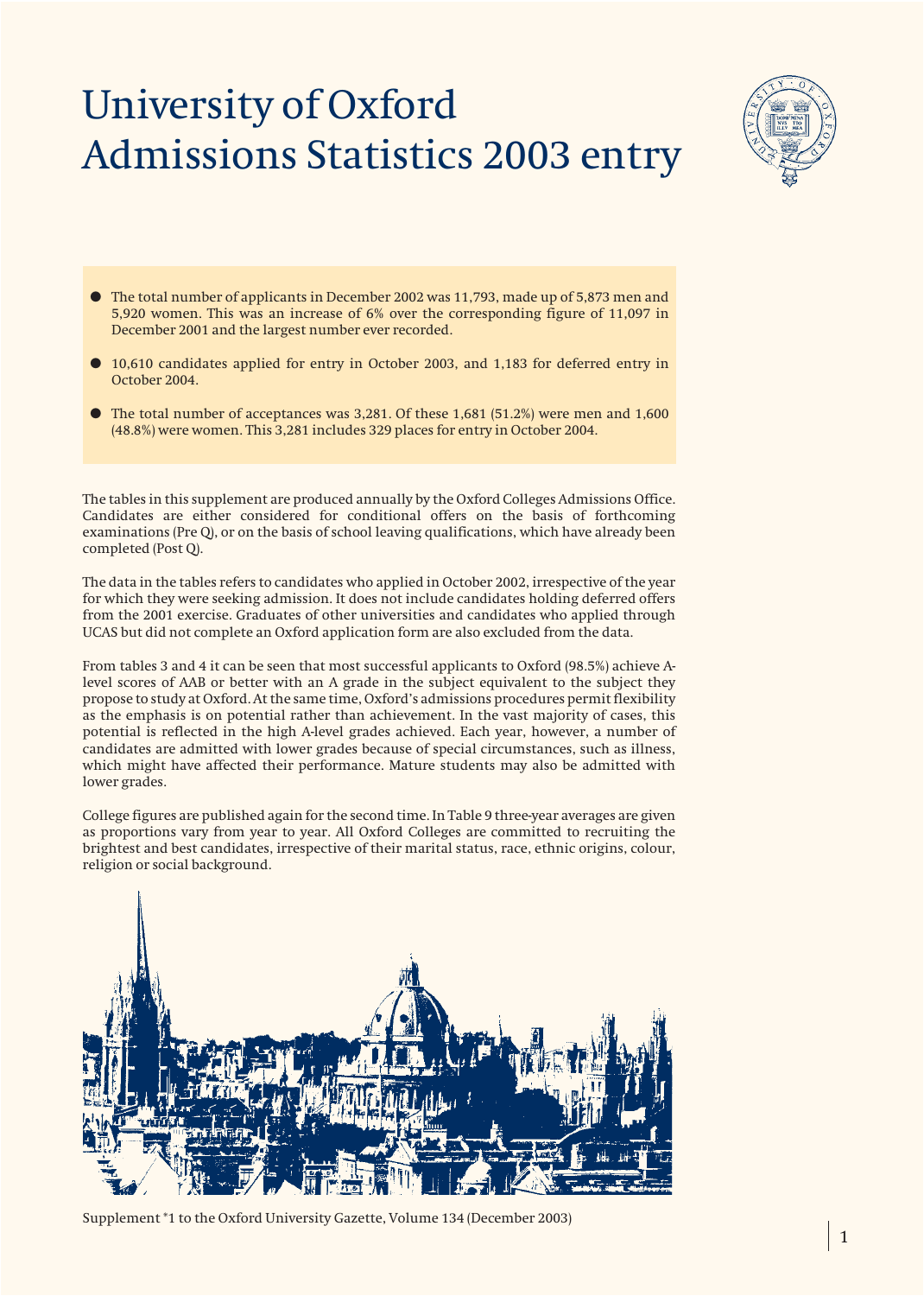## Table 1 Type of school and application route

| Year of application (October) |        | 2002   | 2002   |       | 2001   |       | 2000  |       |
|-------------------------------|--------|--------|--------|-------|--------|-------|-------|-------|
| Applications                  | Pre O  | Post O | Total  | %     | Total  | %     | Total | %     |
| Maintained                    | 5,350  | 258    | 5.608  | 47.6  | 5.454  | 49.1  | 4.397 | 46.0  |
| Independent                   | 3,803  | 454    | 4.257  | 36.1  | 3.918  | 35.3  | 3.673 | 38.5  |
| <b>Others</b>                 | 1.468  | 460    | 1.928  | 16.3  | 1.725  | 15.6  | 1.478 | 15.5  |
| Total                         | 10.621 | 1.172  | 11.793 | 100.0 | 11.097 | 100.0 | 9.548 | 100.0 |

| Year of application (October) |       | 2002   | 2002  |       | 2001  |       | 2000  |               |
|-------------------------------|-------|--------|-------|-------|-------|-------|-------|---------------|
| Acceptances                   | Pre O | Post O | Total | $\%$  | Total | %     | Total | $\frac{0}{0}$ |
| Maintained                    | 1,441 | 98     | 1.539 | 46.9  | 1.671 | 49.3  | 1.575 | 48.2          |
| Independent                   | 1.249 | 191    | 1,440 | 43.9  | 1.406 | 41.4  | 1.388 | 42.5          |
| <b>Others</b>                 | 183   | 119    | 302   | 9.2   | 316   | 9.2   | 302   | 9.3           |
| <b>Total</b>                  | 2.873 | 408    | 3,281 | 100.0 | 3.393 | 100.0 | 3.265 | 100.0         |

## Table 1a Success rate by type of school

| Year of application (October) | 2002 | 2001          | 2000 |  |
|-------------------------------|------|---------------|------|--|
|                               | $\%$ | $\frac{0}{0}$ | $\%$ |  |
| Maintained                    | 27.4 | 30.6          | 35.8 |  |
| Independent                   | 33.8 | 35.9          | 37.8 |  |
| <b>Others</b>                 | 15.7 | 18.3          | 20.4 |  |
| Total:                        | 27.8 | 30.6          | 342  |  |

### Table 1b Success rate by application route

| Year of application (October) | 2002          | 2001          | 2000          |  |
|-------------------------------|---------------|---------------|---------------|--|
|                               | $\frac{0}{2}$ | $\frac{0}{2}$ | $\frac{0}{0}$ |  |
| Pre Q                         | 27.1          | 29.8          | 33.6          |  |
| Post O                        | 34.8          | 37.4          | 38.7          |  |
| Total                         | 27.8          | 30.6          | 34.2.         |  |



Success rates (per cent) by type of school, year of application: 2002



Success rates (per cent) by application route, year of application: 2002



2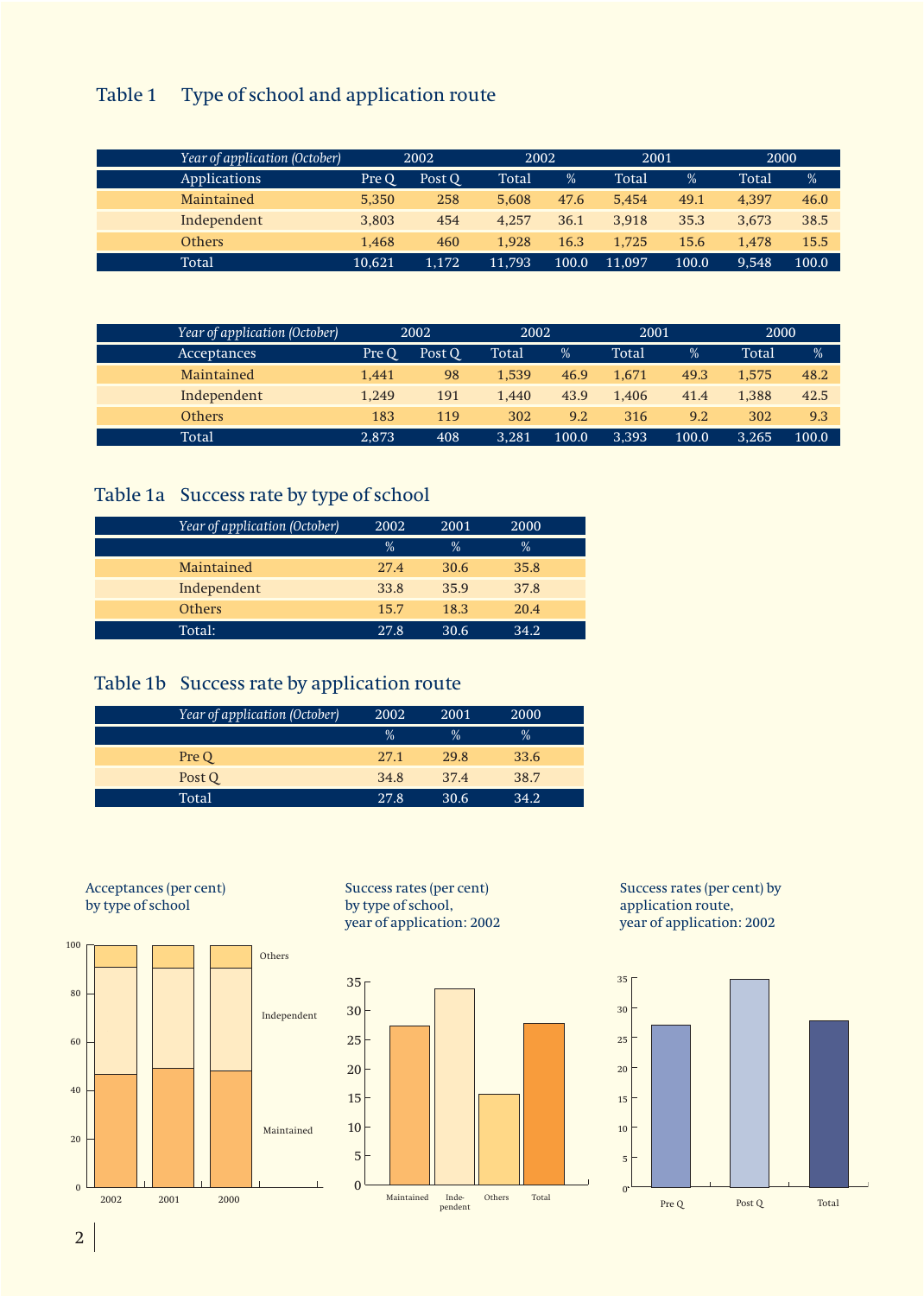### Table 2 Number and percentage of applications and acceptances of candidates by region of domicile for 2003 entry

|                              |                |              |                |                  |                | Total number of     |
|------------------------------|----------------|--------------|----------------|------------------|----------------|---------------------|
|                              |                |              |                |                  |                | candidates accepted |
|                              |                | Applications |                | Acceptances      |                | through UCAS 2002   |
| Region of school             | N <sub>o</sub> | $\%$         | N <sub>o</sub> | %                | N <sub>o</sub> | $\%$                |
| North-East                   | 240            | 2.0          | 71             | $2.2\phantom{0}$ | 11,416         | 3.3                 |
| North-West                   | 1012           | 8.6          | 324            | 9.9              | 34,615         | 10.1                |
| <b>Yorkshire &amp; Humbs</b> | 514            | 4.4          | 151            | 4.6              | 22,516         | 6.5                 |
| East Midlands                | 431            | 3.7          | 125            | 3.8              | 20,073         | 5.8                 |
| <b>West Midlands</b>         | 782            | 6.6          | 212            | 6.5              | 26,251         | 7.6                 |
| Eastern                      | 785            | 6.7          | 237            | 7.2              | 25,814         | 7.5                 |
| <b>Greater London</b>        | 1,820          | 15.4         | 573            | 17.4             | 47,352         | 13.7                |
| <b>South East</b>            | 2,062          | 17.5         | 635            | 19.4             | 42,746         | 12.4                |
| <b>South West</b>            | 1,149          | 9.7          | 308            | 9.4              | 25,391         | 7.4                 |
| <b>Wales</b>                 | 518            | 4.4          | 154            | 4.7              | 14,805         | 4.3                 |
| Scotland                     | 262            | 2.2          | 84             | 2.6              | 26,607         | 7.7                 |
| Northern Ireland             | 177            | 1.5          | 67             | 2.0              | 11,692         | 3.4                 |
| <b>Overseas</b>              | 2,041          | 17.3         | 340            | 10.3             | 35,121         | 10.2                |
| <b>TOTAL</b>                 | 11,793         | 100.0        | 3,281          | 100.0            | 344,399        | 100.0               |



3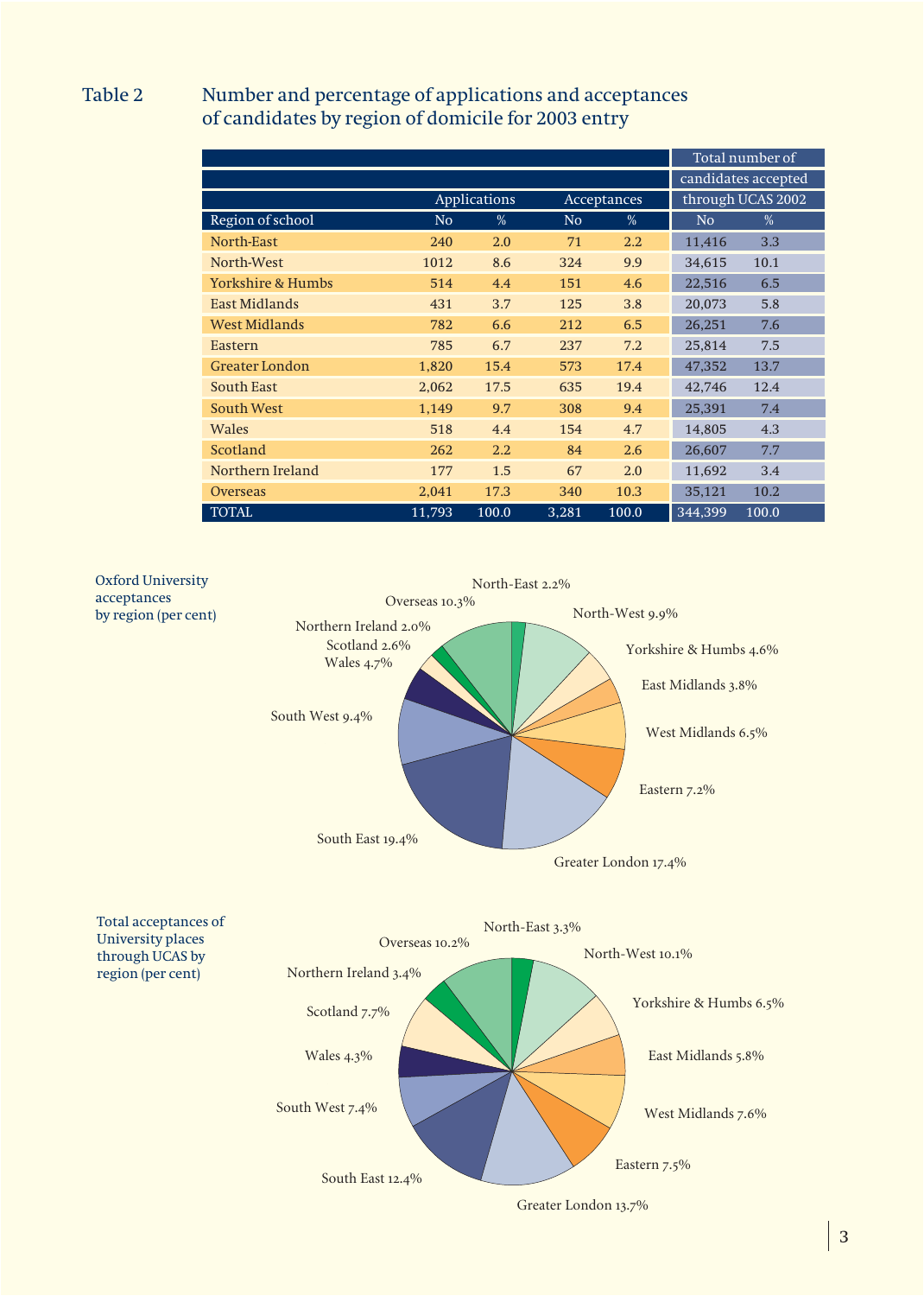### Table 3 A-Level scores of Post Q acceptances and scores required by Pre Q candidates holding offers for 2003 entry

| Scores required    |                  |                     |
|--------------------|------------------|---------------------|
| <b>UCAS</b>        | Post Q           | by Pre Q Candidates |
| Score              | Acceptances      | holding offers      |
| 30 and over        | 279              | 1,550               |
| 28                 | 26               | 1,276               |
| 26                 | 9                | 10                  |
| 24                 | $\sqrt{2}$       | 5                   |
| 22                 | $\mathbf{1}$     | $\boldsymbol{0}$    |
| 20                 | $\boldsymbol{0}$ | $\boldsymbol{0}$    |
| 18                 | $\mathbf{0}$     | $\boldsymbol{0}$    |
| 16                 | $\mathbf{0}$     | $\mathbf{0}$        |
| 14                 | $\overline{0}$   | 8                   |
| 12                 | $\mathbf{0}$     | $\mathbf{0}$        |
| 10                 | $\overline{0}$   | $\overline{0}$      |
| Below 10           | $\mathbf{0}$     | $\boldsymbol{0}$    |
| <b>Total</b>       | 317              | 2,849               |
| 2(EE)              | $\mathbf{0}$     | 7                   |
| Two As             | 6                | 58                  |
| <b>Total</b>       | Post Q 323       | Pre Q<br>2,914      |
| Other Quals/Offers | 75               | 346                 |
| <b>Total</b>       | 398              | 3,260               |

The A level scoring system is as follows: A level grade:  $A = 10$  $B = 8$  $C = 6$  $D = 4$  $E = 2$ AS level grade:  $A = 5$  $B = 4$  $C = 3$  $D = 2$ 

 $E = 1$ 

## Table 3a Details of other Pre Q qualifications

| Type of Qualification                  | no of        |
|----------------------------------------|--------------|
|                                        | candidates   |
| International Baccalaureate            | 99           |
| Scottish (Advanced Highers or Highers) | 66           |
| <b>French Baccalaureate</b>            | 8            |
| Abitur                                 | 10           |
| European Baccalaureate                 | 9            |
| <b>Irish Highers</b>                   | $\mathbf{q}$ |
| Other                                  | 145          |
| Total                                  | 346          |

### Distribution of scores of Post Q acceptances



### Scores required by successful Pre Q candidates holding offers

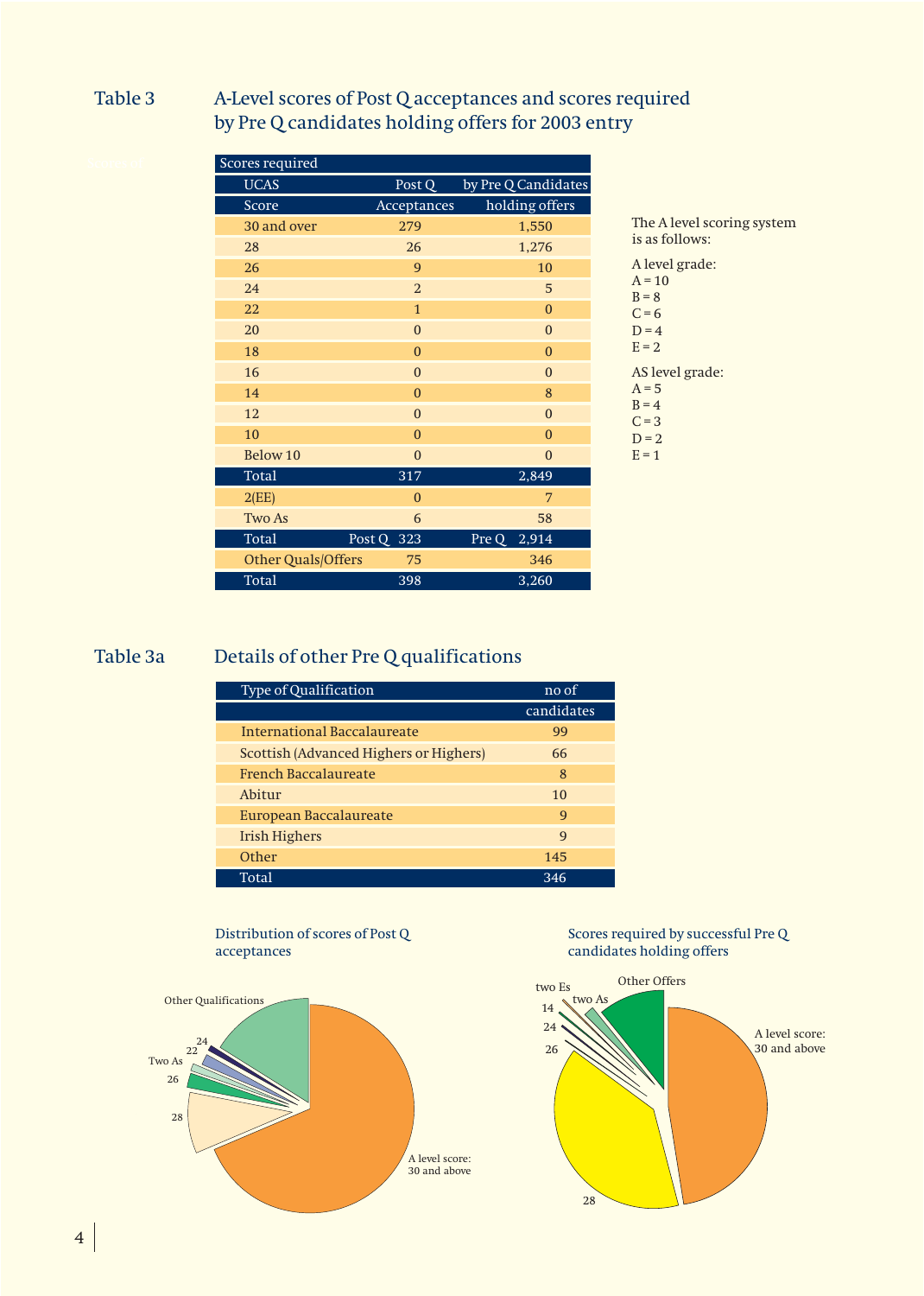### Table 4 2003 Entry by A-level score

The table below gives the A-level scores achieved by those students who entered Oxford in October 2003.

3,011 of the new entrants held qualifications in three A-level subjects. 352 had completed their A levels before they applied, the remaining 2,659 were offered places before taking A levels in the summer of 2003.

|                  |               | Post Q         |       | Pre Q        |              | Total 2003 entry |       |
|------------------|---------------|----------------|-------|--------------|--------------|------------------|-------|
|                  | A-level Score | Total          | %     | Total        | %            | Total            | %     |
| <b>AAA</b><br>30 |               | 289            | 82.0  | 2,414        | 90.8         | 2,703            | 89.8  |
| 28               |               | 44             | 12.5  | 221          | 8.3          | 265              | 8.8   |
| 26               |               | 13             | 3.7   | 21           | 0.8          | 34               | 1.1   |
| 24               |               | $\overline{2}$ | 0.6   | $\mathbf{3}$ | 0.1          | 5                | 0.2   |
| 22               |               | $\mathbf{1}$   | 0.3   | $\mathbf{0}$ | $\mathbf{0}$ | $\mathbf{1}$     | 0.03  |
| 20               |               | $\overline{2}$ | 0.6   | $\mathbf{0}$ | $\mathbf{0}$ | $\overline{2}$   | 0.07  |
| 18               |               | $\mathbf{0}$   |       | $\mathbf{0}$ |              | $\mathbf{0}$     |       |
| 16               |               | $\mathbf{0}$   |       | $\mathbf{0}$ |              | $\boldsymbol{0}$ |       |
| 14               |               | $\mathbf{1}$   | 0.3   | $\mathbf{0}$ | $\mathbf{0}$ | $\mathbf{1}$     | 0.03  |
| 12               |               | $\bf{0}$       |       | $\mathbf{0}$ |              | $\mathbf{0}$     |       |
| Below 12         |               | $\mathbf{0}$   |       | $\mathbf{0}$ |              | $\mathbf{0}$     |       |
|                  |               | 352            | 100.0 | 2,659        | 100.0        | 3,011            | 100.0 |

### Table 5 Number and percentage of acceptances by GCE Examination Board<sup>1</sup>

|                          | <b>Total A level</b> |             |                 |       |  |  |
|--------------------------|----------------------|-------------|-----------------|-------|--|--|
|                          |                      | Acceptances | candidates 2003 |       |  |  |
| <b>Examination Board</b> | No.                  | %           | No.             | %     |  |  |
| <b>OCR</b>               | 1,046                | 35.2        | $128,835^2$     | 26.0  |  |  |
| Edexcel                  | 1,005                | 33.8        | 135,289         | 27.3  |  |  |
| AQA                      | 768                  | 25.8        | 198,491         | 40.1  |  |  |
| Welsh (WJEC)             | 111                  | 3.7         | 24,011          | 4.8   |  |  |
| Northern Ireland (CCEA)  | 45                   | 1.5         | 8,968           | 1.8   |  |  |
| Total                    | 2.975                | 100.0       | 495.594         | 100.0 |  |  |





1 In Table 5 one Board is assigned to each candidate. Where candidates have taken A levels with more than one Board, they are assigned to the Board with which they took the majority of their subjects; and if candidates took the same number of A levels with each of several Boards, they are assigned to the Board first named on their form.

2 The figure for OCR is the 2002 total. The 2003 total is not available.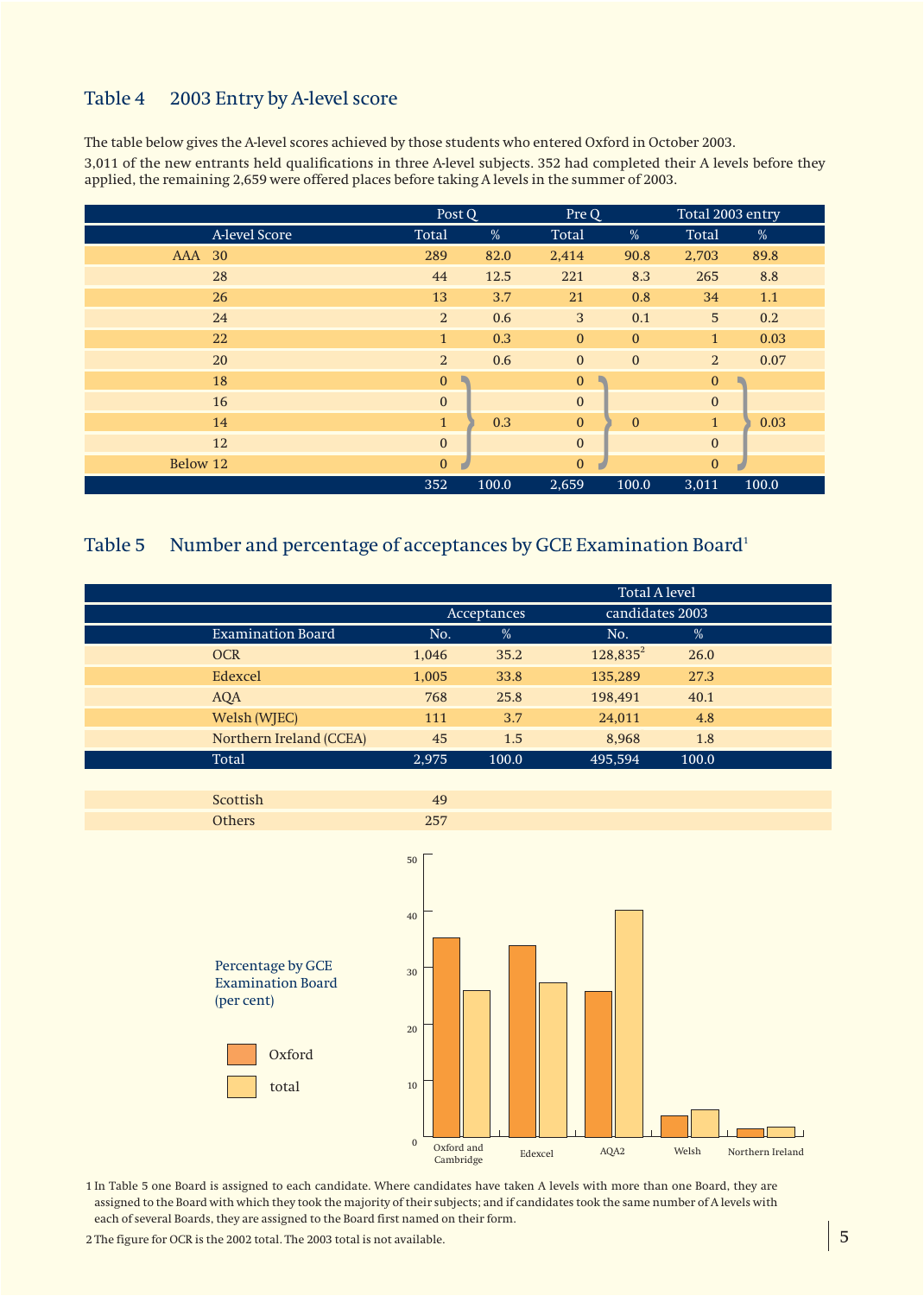## Table 6 Number of applications and acceptances per course (by year of application)

|                                                    |         |                |              |                | % Success rate |                     |  |
|----------------------------------------------------|---------|----------------|--------------|----------------|----------------|---------------------|--|
|                                                    |         | Applications   |              | Acceptances    |                | <b>Applications</b> |  |
|                                                    | 2002    | 2001           | 2002         | 2001           | 2002           | 2001                |  |
| Arts                                               |         |                |              |                |                |                     |  |
| <b>Ancient &amp; Modern History</b>                | 80      | 93             | 21           | 22             | 26.3           | 23.7                |  |
| <b>Archaeology and Anthropology</b>                | 56      | 66             | 20           | 25             | 35.7           | 37.9                |  |
| <b>Classical Archaeology &amp; Ancient History</b> | 85      | 90             | 19           | 24             | 22.4           | 26.7                |  |
| <b>Classics</b>                                    | 228     | 213            | 114          | 123            | 50.0           | 57.7                |  |
| <b>Classics &amp; English</b>                      | 34      | 29             | 12           | $\overline{4}$ | 35.3           | 13.8                |  |
| <b>Classics &amp; Modern Languages</b>             | 33      | 23             | 18           | 12             | 54.5           | 52.2                |  |
| <b>Economics and Management</b>                    | 563     | 546            | 89           | 97             | 15.8           | 17.8                |  |
| English                                            | 1088    | 1021           | 265          | 265            | 24.4           | 26.0                |  |
| English & Modern Languages                         | 117     | 143            | 23           | 25             | 19.7           | 17.5                |  |
| European & Middle Eastern Languages                | 17      | $\overline{4}$ | 6            | 3              | 35.3           | 75.0                |  |
| <b>Fine Art</b>                                    | 132     | 134            | 18           | 20             | 13.6           | 14.9                |  |
| Geography                                          | 302     | 278            | 83           | 102            | 27.5           | 36.7                |  |
| Law                                                | 1106    | 1044           | 222          | 253            | 20.1           | 24.2                |  |
| Law with Law Studies in Europe                     | 240     | 263            | 32           | 26             | 13.3           | 9.9                 |  |
| <b>Mathematics &amp; Philosophy</b>                | 63      | 57             | 24           | 25             | 38.1           | 43.9                |  |
| <b>Modern History</b>                              | 875     | 743            | 270          | 248            | 30.9           | 33.4                |  |
| <b>Modern History &amp; Economics</b>              | 49      | 54             | 5            | 11             | 10.2           | 20.4                |  |
| <b>Modern History &amp; English</b>                | 97      | 105            | 15           | 13             | 15.5           | 12.4                |  |
| Modern History & Modern Languages                  | 86      | 108            | 24           | 27             | 27.9           | 25.0                |  |
| <b>Modern History &amp; Politics</b>               | 279     | 223            | 54           | 46             | 19.4           | 20.6                |  |
| <b>Modern Languages</b>                            | 453     | 376            | 167          | 175            | 36.9           | 46.5                |  |
| <b>Modern Languages &amp; Linguistics</b>          | 58      | 51             | 26           | 13             | 44.8           | 25.5                |  |
| <b>Music</b>                                       | 148     | 131            | 61           | 55             | 41.2           | 42.0                |  |
| <b>Oriental Studies</b>                            | 107     | 99             | 44           | 45             | 41.1           | 45.5                |  |
| Philosophy & Modern Languages                      | 50      | 65             | 13           | 23             | 26.0           | 35.4                |  |
| Philosophy & Theology                              | 88      | 88             | 26           | 32             | 29.5           | 36.4                |  |
| <b>Physics &amp; Philosophy</b>                    | 50      | 55             | 13           | 18             | 26.0           | 32.7                |  |
| <b>PPE</b>                                         | 1009    | 1026           | 255          | 273            | 25.3           | 26.6                |  |
| Theology                                           | 96      | 80             | 46           | 46             | 47.9           | 57.5                |  |
| <b>Total Arts</b>                                  | 7589    | 7208           | 1985         | 2051           | 26.2           | 28.5                |  |
| <b>Sciences</b>                                    |         |                |              |                |                |                     |  |
| Biochemistry                                       | 243     | 237            | 99           | 90             | 40.7           | 38.0                |  |
| <b>Biological Sciences</b>                         | 247     | 278            | 95           | 109            | 38.5           | 39.2                |  |
|                                                    |         |                |              |                |                |                     |  |
| Chemistry                                          | 323     | 292            | 171          | 179            | 52.9           | 61.3                |  |
| <b>Computer Science</b>                            | 127     | 157            | 34           | 32             | 26.8           | 20.4                |  |
| <b>Earth Sciences (Geology)</b>                    | 69      | 51             | 30           | 23             | 43.5           | 45.1                |  |
| <b>Engineering Science</b>                         | 356     | 347            | 131          | 132            | 36.8           | 38.0                |  |
| <b>Engineering &amp; Computer Science</b>          | 36      | 53             | 5            | 14             | 13.9           | 26.4                |  |
| Engineering/Econ/& Management                      | 87      | 94             | 20           | 21             | 23.0           | 22.3                |  |
| <b>Engineering and Materials</b>                   | $\bf 8$ | 12             | $\mathbf{1}$ | $\sqrt{6}$     | 12.5           | 50.0                |  |
| <b>Experimental Psychology</b>                     | 217     | 195            | 39           | 51             | 18.0           | 26.2                |  |
| <b>Human Sciences</b>                              | 108     | 107            | 42           | 39             | 38.9           | 36.4                |  |
| Materials Science & MEM                            | 46      | 49             | 22           | 24             | 47.8           | 49.0                |  |
| <b>Mathematics</b>                                 | 459     | 377            | 170          | 172            | 37.0           | 45.6                |  |
| <b>Mathematics &amp; Computer Science</b>          | 75      | 80             | 25           | 30             | 33.3           | 37.5                |  |
| <b>Mathematics &amp; Statistics</b>                | 80      | 57             | 26           | $25\,$         | 32.5           | 43.9                |  |
| Medicine                                           | 919     | 785            | 158          | 157            | 17.2           | 20.0                |  |
| Physics                                            | 532     | 458            | 168          | 181            | 31.6           | 39.5                |  |
| <b>Physiological Sciences</b>                      | 62      | 60             | 17           | $20\,$         | 27.4           | 33.3                |  |
| <b>PPP</b>                                         | 210     | 200            | 43           | 37             | 20.5           | 18.5                |  |
| <b>Total Sciences</b>                              | 4204    | 3889           | 1296         | 1342           | 30.8           | 34.5                |  |
| <b>TOTAL</b>                                       | 11793   | 11097          | 3281         | 3393           | 27.8           | 30.6                |  |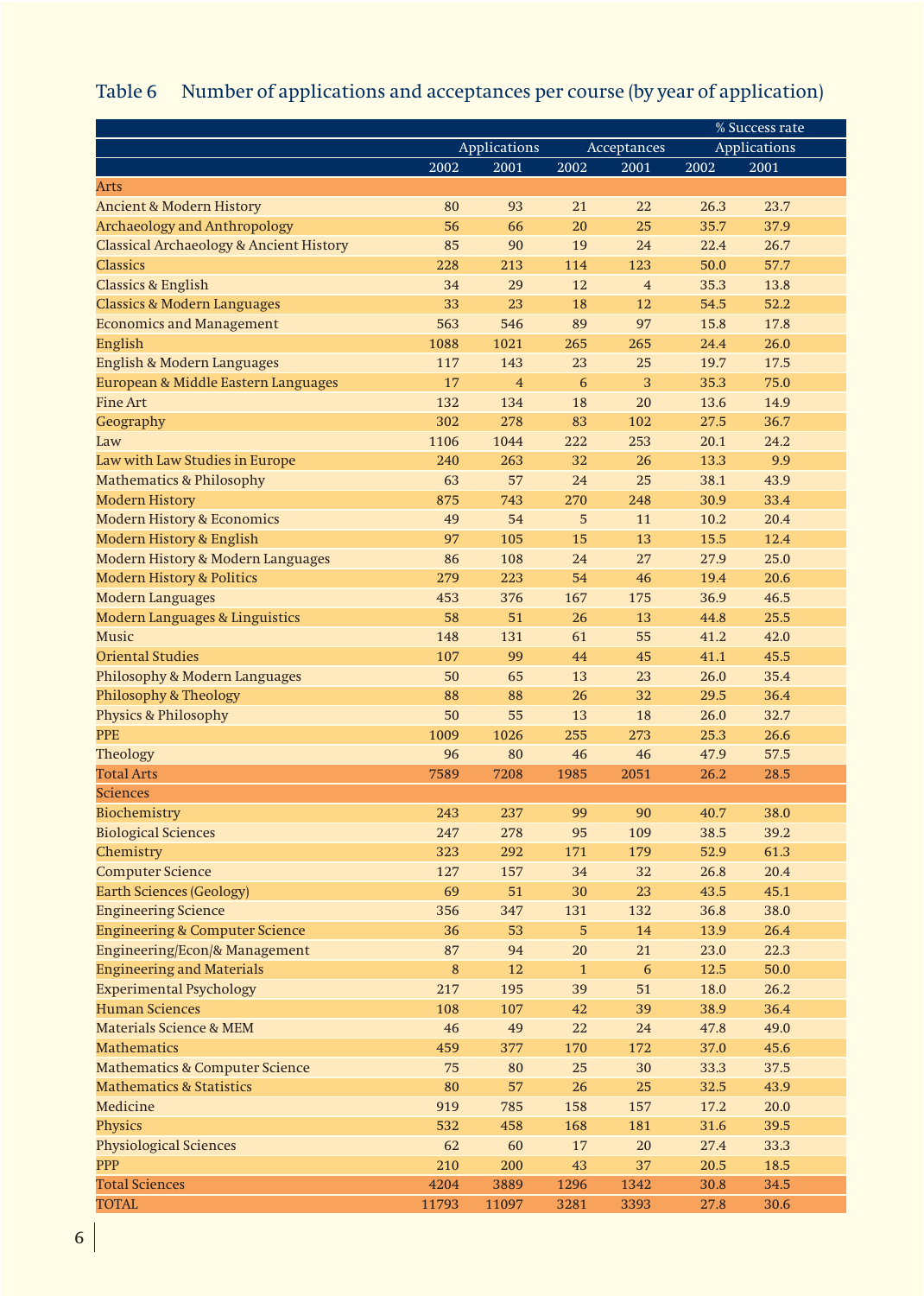### Table 7 Acceptances by College choice for 2003 entry

|              |       | Pre Q  | Post Q    |        |       | Total   |
|--------------|-------|--------|-----------|--------|-------|---------|
| Accepted by  | male  | female | male      | female | male  | female. |
| 1st Choice   | 1,208 | 1,144  | 188       | 142    | 1,396 | 1,286   |
| 2nd Choice   | 96    | 116    | 18        | 8      | 114   | 124     |
| 3rd Choice   | 29    | 35     | 5         | 3      | 34    | 38      |
| Other        | 117   | 128    | <b>20</b> | 24     | 137   | 152     |
|              | 1,450 | 1,423  | 231       | 177    | 1,681 | 1,600   |
| <b>TOTAL</b> |       | 2,873  |           | 408    | 3,281 |         |

### Table 8 Open applications

| Subject                            | number of       |
|------------------------------------|-----------------|
|                                    | open applicants |
| Medicine                           | 172             |
| Law                                | 157             |
| <b>Economics and Management</b>    | 123             |
| <b>PPE</b>                         | 120             |
| English                            | 67              |
| Physics                            | 61              |
| Engineering                        | 54              |
| <b>Modern History and Politics</b> | 37              |
| Other subjects                     | 567             |
| Total                              | 1,358           |

Candidates are given the opportunity of applying to Oxford without having to name a college of preference. A total of 1,358 candidates submitted open applications. A college of preference was allocated by the Admissions Office computer which took into account the application patterns produced by the candidates who had named a college. 173 of the 1,358 who submitted open applications gained places, which is a success rate of 12.7 per cent. All colleges except one received some allocated candidates. Four colleges received over 100 allocated candidates with one of these receiving 175.

### Table 9 Applications and offers by College average 2001–2003 and for 2003 entry<sup>1</sup>

|                        | Applications and<br>offers for 2002 |                                    | 3-year average<br>of applications<br>and offers |                                                          |                       | Applications and<br>offers for 2002       |           | 3-year average<br>of applications<br>and offers |                                                            |  |
|------------------------|-------------------------------------|------------------------------------|-------------------------------------------------|----------------------------------------------------------|-----------------------|-------------------------------------------|-----------|-------------------------------------------------|------------------------------------------------------------|--|
|                        | Applications for                    | maintained (per cent)<br>Offersfor | maintained (per cent)<br>Applications for       | maintained (percent)<br>maintained bet cent<br>Offersfor |                       | maintained (per cent)<br>Applications for | Offersfor | maintained (per cent)<br>Applications for       | maintained (per cent)<br>maintained (percent)<br>Offersfor |  |
| <b>Balliol</b>         | 62.2                                | 50.0                               | 58.3                                            | 51.2                                                     | Pembroke              | 48.1                                      | 58.8      | 46.4                                            | 54.6                                                       |  |
| <b>Brasenose</b>       | 47.2                                | 47.2                               | 42.6                                            | 46.8                                                     | Queen's               | 53.5                                      | 56.2      | 50.8                                            | 52.7                                                       |  |
| <b>Christ Church</b>   | 48.7                                | 49.6                               | 47.4                                            | 45.1                                                     | St Anne's             | 58.1                                      | 59.0      | 57.3                                            | 61.1                                                       |  |
| Corpus Christi         | 56.6                                | 52.1                               | 58.0                                            | 53.7                                                     | <b>St Catherine's</b> | 56.3                                      | 51.2      | 57.8                                            | 54.5                                                       |  |
| <b>Exeter</b>          | 49.5                                | 54.1                               | 50.7                                            | 52.5                                                     | <b>St Edmund Hall</b> | 46.9                                      | 43.8      | 44.4                                            | 45.3                                                       |  |
| 2<br>Harris Manchester | 100.0                               | 72.7                               | 100.0                                           | 83.3                                                     | St Hilda's            | 53.3                                      | 65.0      | 58.7                                            | 59.7                                                       |  |
| Hertford               | 69.2                                | 57.1                               | 71.5                                            | 65.0                                                     | St Hugh's             | 55.8                                      | 50.4      | 60.1                                            | 59.3                                                       |  |
| <b>Jesus</b>           | 67.8                                | 61.1                               | 67.5                                            | 60.1                                                     | St John's             | 76.1                                      | 68.8      | 75.1                                            | 70.0                                                       |  |
| Keble                  | 60.1                                | 57.9                               | 60.8                                            | 59.0                                                     | <b>St Peter's</b>     | 52.0                                      | 45.9      | 50.2                                            | 50.1                                                       |  |
| Lady Margaret Hall     | 51.7                                | 45.8                               | 49.8                                            | 46.1                                                     | Somerville            | 58.2                                      | 65.4      | 56.3                                            | 63.5                                                       |  |
| Lincoln                | 51.1                                | 56.7                               | 55.4                                            | 59.2                                                     | Trinity               | 48.6                                      | 44.3      | 48.4                                            | 49.8                                                       |  |
| Magdalen               | 57.6                                | 48.6                               | 57.2                                            | 50.7                                                     | University            | 48.6                                      | 46.9      | 46.9                                            | 46.4                                                       |  |
| Mansfield              | 75.6                                | 70.1                               | 76.3                                            | 70.9                                                     | Wadham                | 73.3                                      | 69.7      | 73.4                                            | 70.0                                                       |  |
| Merton                 | 56.8                                | 48.4                               | 58.6                                            | 51.6                                                     | Worcester             | 45.9                                      | 41.5      | 45.5                                            | 45.8                                                       |  |
| <b>New</b>             | 57.0                                | 55.2                               | 54.8                                            | 53.3                                                     | Average               | 56.8                                      | 53.9      | 56.6                                            | 54.9                                                       |  |
| Oriel                  | 46.9                                | 46.7                               | 48.2                                            | 46.8                                                     |                       |                                           |           |                                                 |                                                            |  |

1 The figures relate to applicants from a school or college in the UK, but exclude international students from outside the UK

2 For mature students, aged 21 or over, only